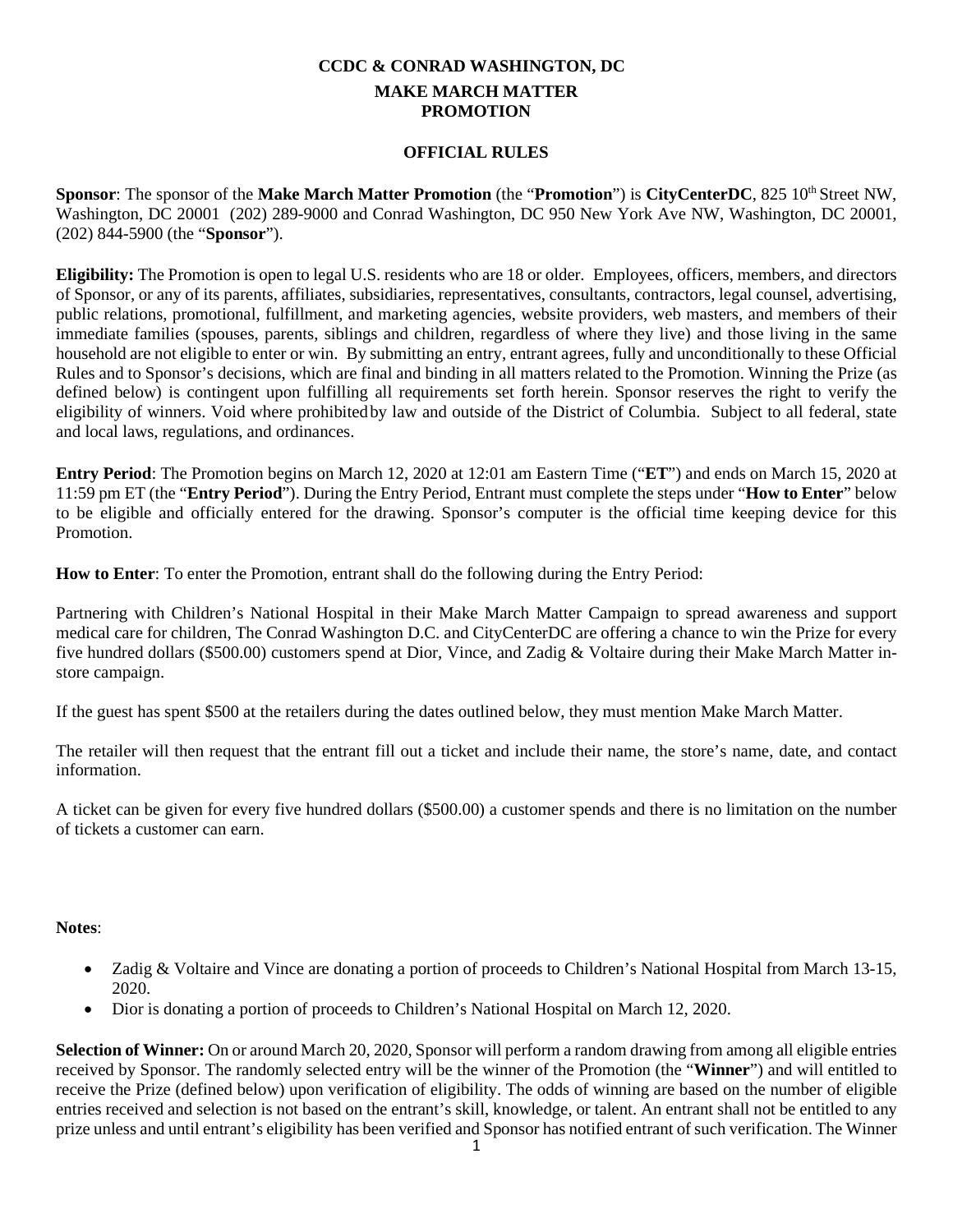will be notified via the contact information provided on their ticket on or around March 20, 2020. If Winner cannot be contacted from the information provided on their ticket after the first attempt to contact such Winner, or in the event that Winner is disqualified for any reason, Sponsor will award the Prize to an alternate winner selected by a random drawing from among all remaining eligible entries. Only two (2) alternate winners will be selected, after which any remaining prizes will remain un-awarded. Sponsor may be contacted at its address or phone number above to obtain the name of the Winner.

## **Prize:**

One (1) one-night stay for two (2) people in a stylish Park View Suite with access to the Sakura Club and one (1) dinner for four (4) people at Estuary from the Chef's Tasting Menu. (the "**Prize**") will be awarded to the Winner upon completion of verification of eligibility by Sponsor.

**Prize Restrictions:** Any and all applicable federal, state, and local taxes and all fees and expenses related to acceptance and use of the Prize not specifically stated herein are the sole responsibility of the individual Prize winner. Prize cannot be substituted, assigned, transferred, or redeemed for cash; however, Sponsor reserves the right to make equivalent prize substitutions at its sole discretion. Sponsor will not replace any lost or stolen prize. Prize cannot be used in conjunction with any other promotion or offer.

**General Conditions:** Sponsor reserves the right to cancel, suspend and/or modify the Promotion, or any part of it, if any fraud, technical failures or any other factor beyond Sponsor's reasonable control impairs the integrity or proper functioning of the Promotion, as determined by Sponsor in its sole discretion. Sponsor and its agencies are not responsible for lost, late, incomplete, damaged, stolen, misdirected, or illegible entries; lost, interrupted, or unavailable network, server, or other connections, garbled transmissions or miscommunications, telephone transmission problems; computer or software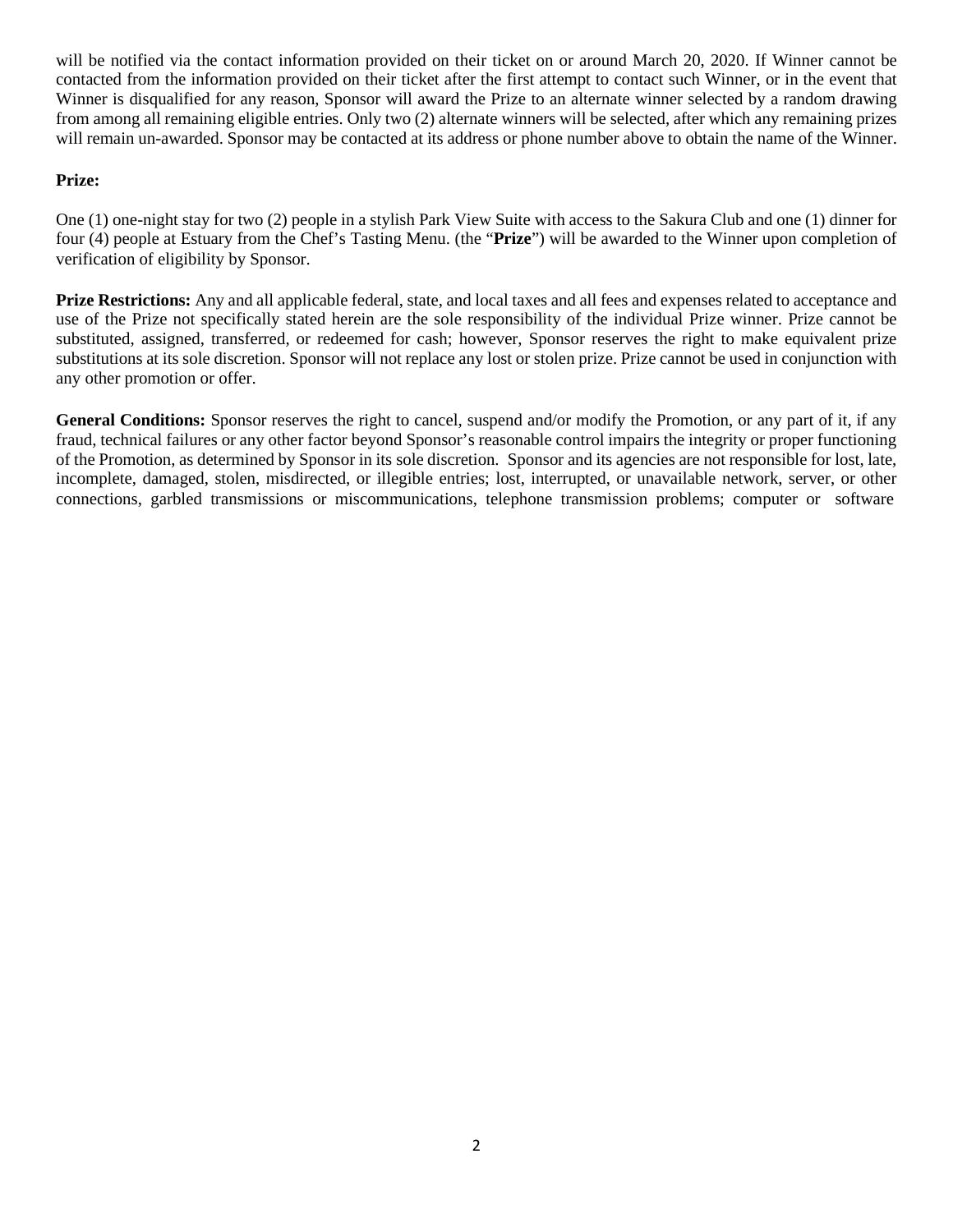malfunctions or damage to a user's computer equipment (software or hardware); technical failures; or other errors or malfunctions of any kind whether human, mechanical, electronic, or otherwise. Sponsor's failure to enforce any term of these Official Rules shall not constitute a waiver of that provision.

By entering the Promotion, the entrant represents, acknowledges and warrants that the submitted photo and/or entry is an original work created solely by entrant, that the entry does not infringe on any copyrights, trademarks, moral rights, rights of privacy/publicity or intellectual property rights of any person or entity; and that no other person has any right, title, claim or interest in the entry. The entry must not, in the sole and absolute discretion of Sponsor, contain any content that is obscene, provocative, defamatory, sexually explicit, or otherwise objectionable or inappropriate content. Entries deemed inappropriate will be disqualified from the Promotion.

ANY ATTEMPT BY AN ENTRANT OR ANY OTHER INDIVIDUAL TO DELIBERATELY OR UNDERMINE THE LEGITIMATE OPERATION OF THE PROMOTION MAY BE A VIOLATION OF CRIMINAL AND CIVIL LAW, AND, SHOULD SUCH AN ATTEMPT BE MADE, SPONSOR RESERVES THE RIGHT TO PROSECUTE AND SEEK DAMAGES FROM ANY SUCH PERSON TO THE FULLEST EXTENT PERMITTED BY LAW. Sponsor reserves the right at its sole discretion to disqualify any individual it finds to be attempting to tamper with or undermine the entry process, any sweepstakes-related community's website, and/or the legitimate operation of the Promotion; to violate the Official Rules; or to act in an unsportsmanlike or disruptive manner or with the intent to annoy, abuse, threaten, or harass any other person. If, for any reason, the Promotion is not capable of running as planned, Sponsor may, in its sole discretion, void any suspect entries and (a) cancel or terminate the Promotion (or any portion thereof); (b) modify the Promotion or suspend the Promotion to address the impairment and then resume the Promotion in a manner that best conforms to the spirit of these Official Rules; or (c) award the Prize at random from among the eligible, non-suspect entries received up to the time of the impairment.

**Release and Limitations of Liability**: By participating in this Promotion, entrants agree that Sponsor and its affiliates, subsidiaries, members, representatives, consultants, contractors, legal counsel, advertising, public relations, promotional, fulfillment and marketing agencies, website providers, web masters, and their respective officers, directors, employees, representatives and agents (the "**Released Parties**") are not responsible for: (1) any incorrect or inaccurate information, whether caused by entrants, printing errors or by any of the equipment or programming associated with or utilized in the Promotion; (2) technical failures of any kind, including, but not limited to malfunctions, interruptions, or disconnections in phone lines or network hardware or software; (3) unauthorized human intervention in any part of the entry process or the Promotion; (4) technical or human error that may occur in the administration of the Promotion or the processing of entries; or (5) any injury or damage to persons or property which may be caused, directly or indirectly, in whole or in part, from entrant's participation in the Promotion or receipt or use or misuse of any prize. If for any reason an entrant's entry is confirmed to have been erroneously deleted, lost, or otherwise destroyed or corrupted, entrant's sole remedy is another entry in the Promotion, provided that if it is not possible to award another entry due to discontinuance of the Promotion, or any part of it, Sponsor, at its discretion, may elect to hold a random drawing from among all eligible entries received up to the date of discontinuance for any or all of the prizes offered herein. No more than the stated number of prizes will be awarded. In event that production, technical, seeding, programming or any other reasons cause more than stated number of prizes as set forth in these Official Rules to be available and/or claimed, Sponsor reserves the right to award only the stated number of prizes by a random drawing among all legitimate, un-awarded, eligible prize claims.

BY PARTICIPATING IN THIS PROMOTION, ENTRANTS AGREE THAT THE RELEASED PARTIES WILL HAVE NO LIABILITY WHATSOEVER FOR, AND SHALL BE HELD HARMLESS BY ENTRANTS AGAINST, ANY LIABILITY FOR ANY INJURIES, LOSSES OR DAMAGES OF ANY KIND TO PERSONS, INCLUDING PERSONAL INJURY OR DEATH, OR PROPERTY RESULTING IN WHOLE OR IN PART, DIRECTLY OR INDIRECTLY, FROM ACCEPTANCE, POSSESSION, MISUSE, OR USE OF THE PRIZE, ENTRY, OR PARTICIPATION IN THIS PROMOTION OR IN ANY PROMOTION RELATED ACTIVITY, OR ANY CLAIMS BASED ON PUBLICITY RIGHTS, DEFAMATION OR INVASION OF PRIVACY, OR MERCHANDISE DELIVERY. THE RELEASED PARTIES ARE NOT RESPONSIBLE IF ANY PRIZE CANNOT BE AWARDED DUE TO ACTS OF GOD, ACTS OF WAR, NATURAL DISASTERS, WEATHER, OR TERRORISM.

BY PARTICIPATING IN THIS PROMOTION, PARTICIPANTS AGREE THAT THE RELEASED PARTIES WILL NOT BE RESPONSIBLE OR LIABLE FOR ANY INJURIES, DAMAGES, OR LOSSES OF ANY KIND, INCLUDING